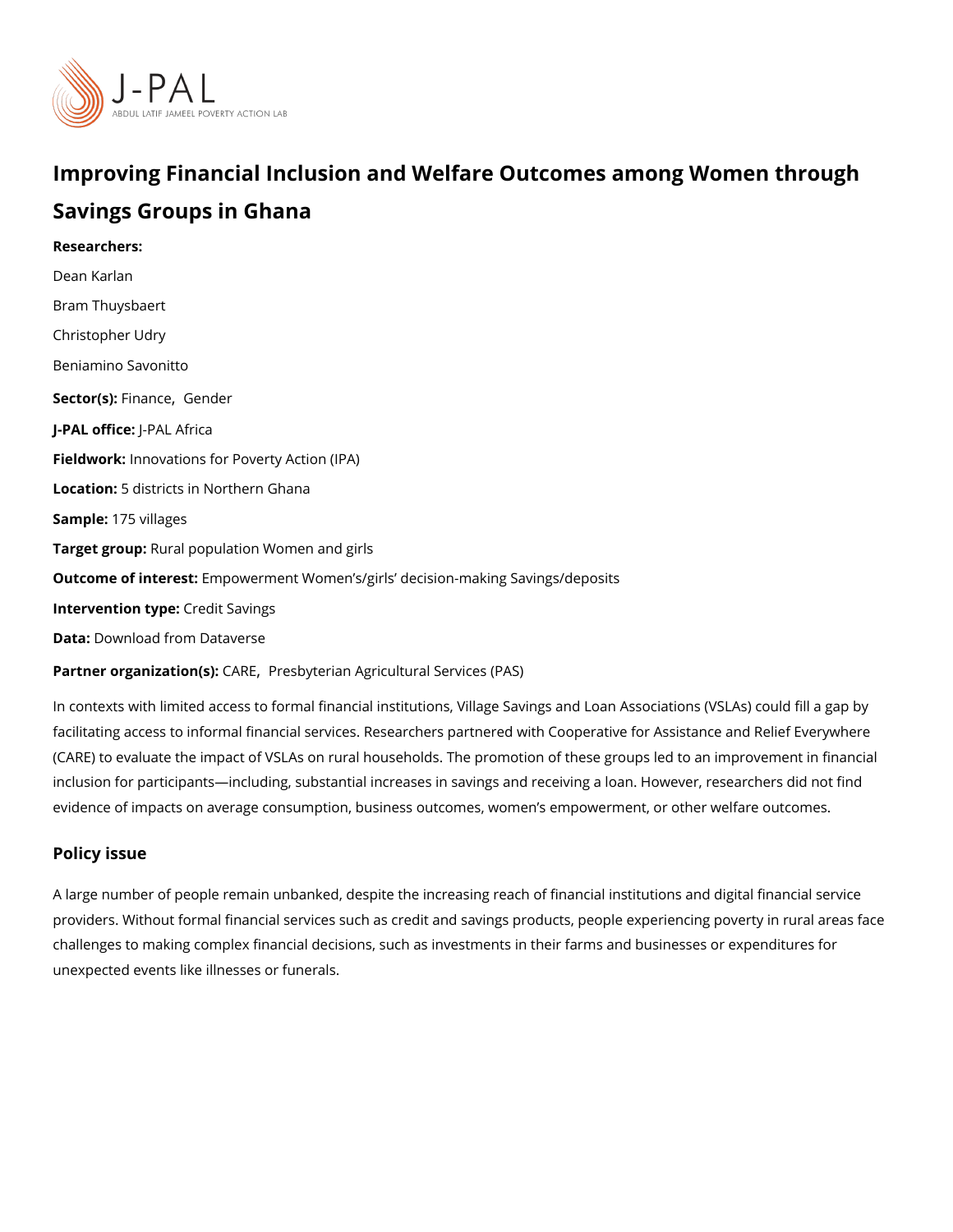Traditional community saving methods create opportunities to save cooperatively, but they have limited flexibility and functionality since this model does not allow savers to earn interest or borrow money. Village Savings and Loan Associations (VSLAs) build on the Rotating Savings and Credit Associations model to create groups of people (often women) who pool their savings to have a source of lending funds; members make savings contributions to the pool and can also borrow from it. VSLAs are thought to play a critical role in bringing financial services to rural areas, but there is limited rigorous evidence on their impact.

## **Context of the evaluation**

CARE, an international non-governmental organization (NGO), worked with researchers to evaluate their model of the VSLA program, which they developed in Mali in the 1990s, in five districts of Northern Ghana. With help from village representatives and leaders, researchers identified 4,487 households to participate in the program. CARE field officers formed VSLA groups composed of eligible participants.

Most villages were relatively remote, located about a ninety-minute walk from the closest paved road. On average, villages in this evaluation were home to around 680 residents that all engaged in agricultural activities, with a smaller share of households (9 percent) also running businesses. In general, participating households were relatively better off than households who were not included in the program; for example, about 1 percent of women had taken a loan in the last twelve months. This VSLA program was exclusively targeted to adult women; on average, participants were 37 years old, married, in a household of approximately six people, and had low education levels. Twelve percent of participating women could read and write in English, but most participants reported having less than five years of schooling.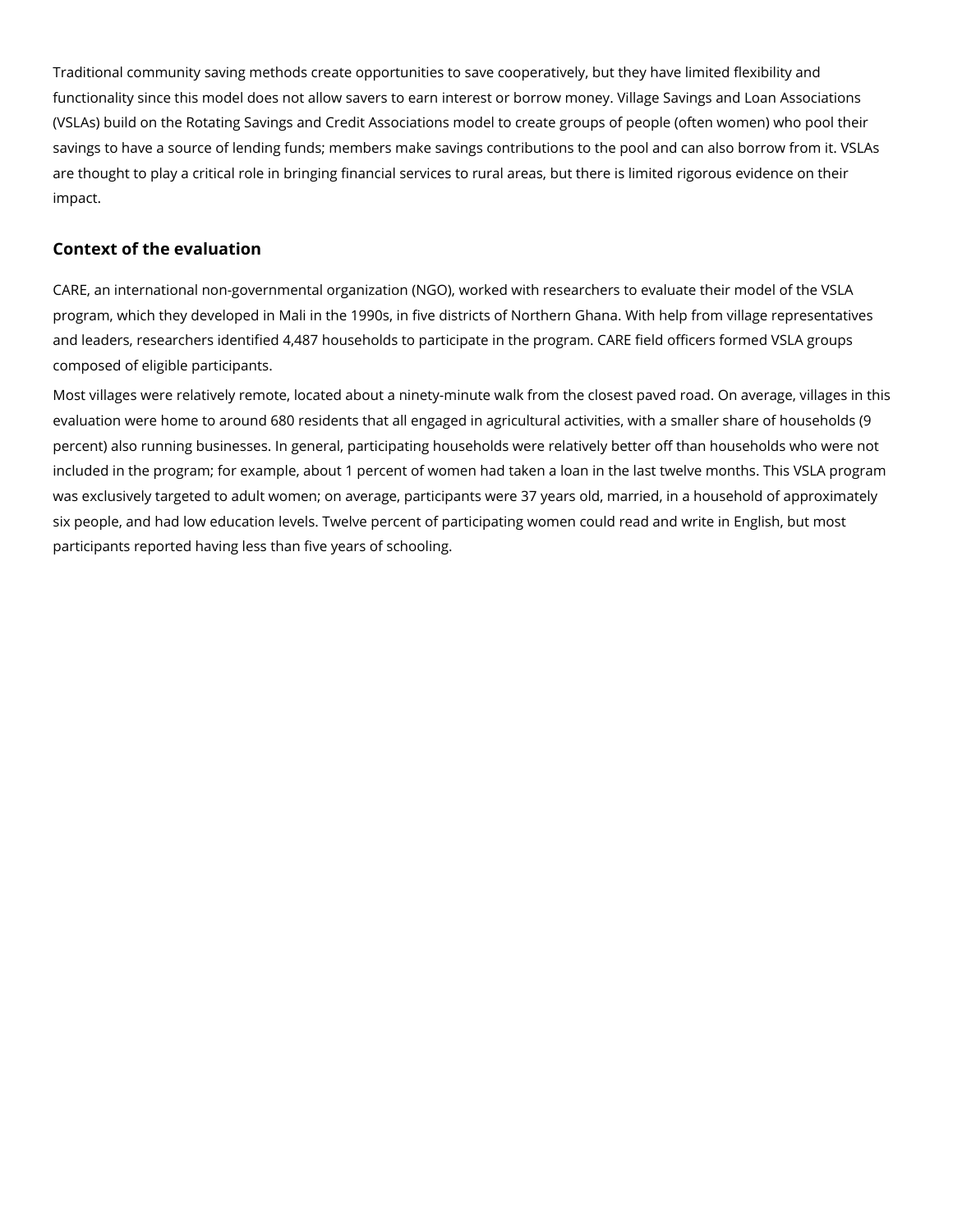

Photo: Anton\_Ivanov | Shutterstock.com

### **Details of the intervention**

Researchers partnered with CARE and two local NGOs, Presbyterian Agricultural Services and Rural Aid Action, to evaluate the impact of VSLAs on households' use of financial services, business activity, income, women's empowerment, and consumption. Researchers randomly assigned around half of a group of 175 villages to create VSLAs and half to a comparison group that did not host any VSLA activities. To set up VSLAs, NGO field officers from one of the local partners conducted initial promotional activities and facilitated the formation of VSLAs.

VSLAs have three main components: a group-based commitment savings program, a process for members to request loans from the group whenever needed, and a social emergency fund regularly financed by members. In this evaluation, members met weekly and pooled money in a locked box to create a fund from which members could borrow. The group together set interest rates for loans to members, which allowed other members to earn a return on their contributed savings. In addition, most VSLAs included a social or solidarity insurance fund managed by the group to help members in need through interest-free loans or cash grants in case of emergency. Interested women formed groups of about 24 members, and CARE supported and monitored the group activities for 19-30 months.

## **Results and policy lessons**

Access to VSLAs led to higher financial inclusion—increased savings and access to credit—and participation. However, VSLAs did not lead to improvements in households' financial well-being, livelihoods, women's empowerment, or microenterprise outcomes.